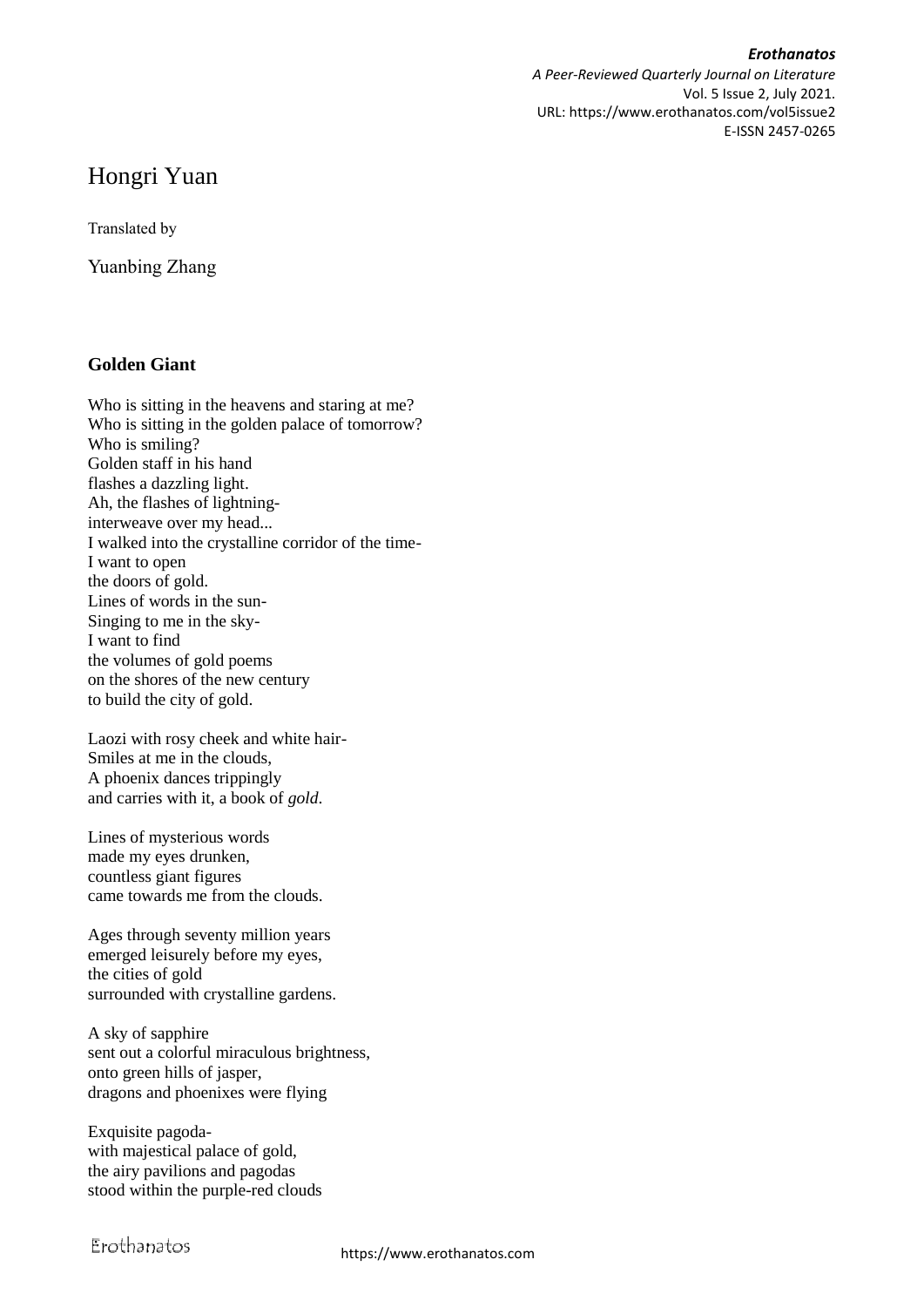Laughing girls riding the colorful husbands and wives, propitious clouds sprinkling the colorful flowers.

I opened the door to a golden palace, saw the rows of scrolls of *gold*, a giant who had the haloes all over his bodythere was a golden sun over his head.

Smiling, he picked up the books of gold recited the sacred verses-Intoxicated with the miraculous wonderful words I was enveloped with purple-gold flames.

A golden lotus bloomed beneath my feet, lifted up my body, wafting it up out of the golden palace

The red clouds drifted by my side, in the far distance I saw another golden paradise

the leisurely bells calling to me. There- countless giants roamed in a golden garden,

with skies of ruby, rounds of sun like the golden lotus blooming in the sky,

intoxicating fragrances of flowers like sweet good wine, golden trees laden with the dazzling diamonds,

wonderful flowers in bloom for a thousand years, this land of gold inlaid with the gems.

The pavilions of gold were strewn at random, clustered in multitude. Someone was playing chess Someone was chatting...

Quaint clothes colossal statures miraculous eyeshappy and comfortable.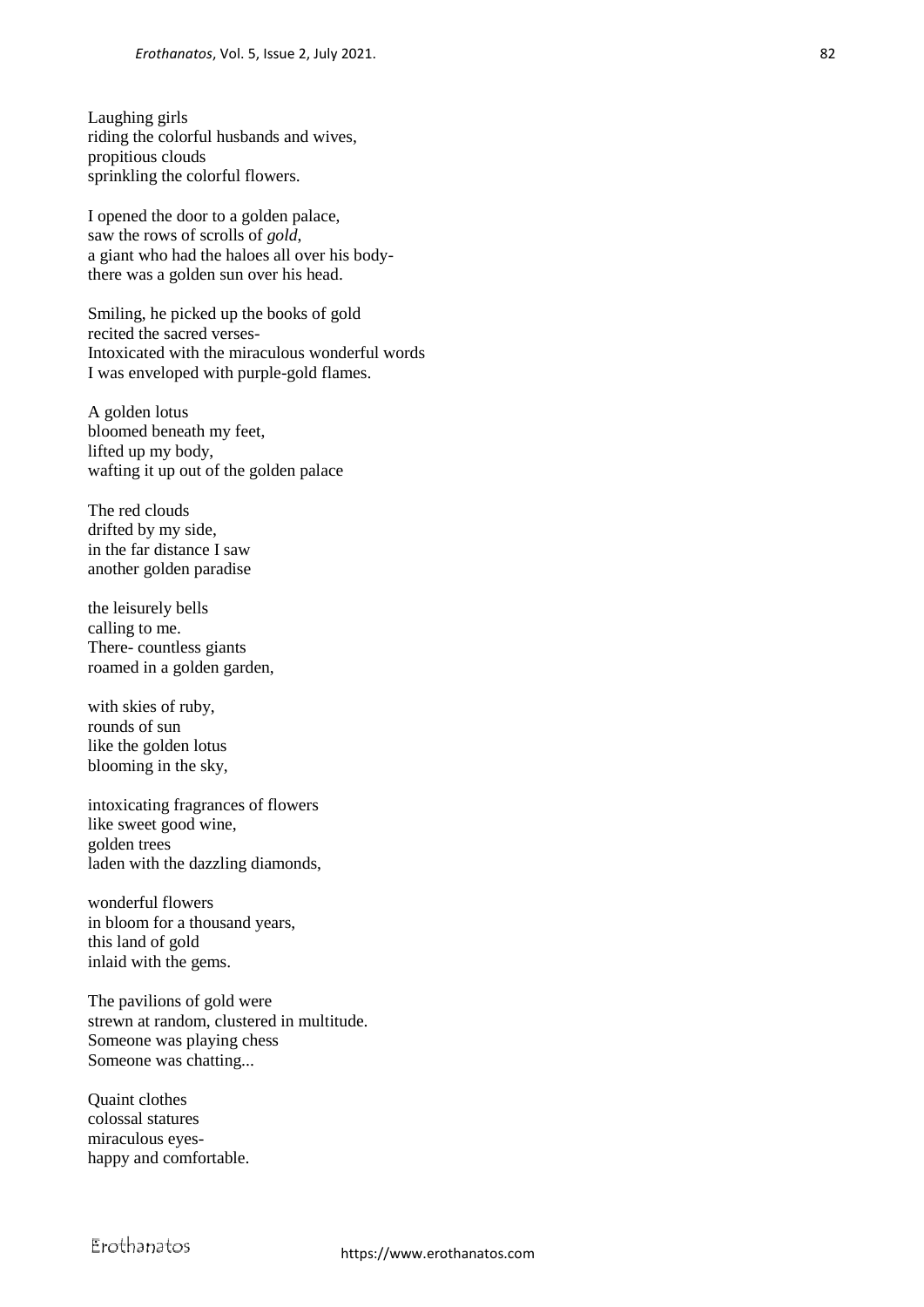White cranes flying in the sky, husbands and wives crowing leisurely.

Beside an old man I approached as if he were waiting for me in this golden pavilion. He opened an ancient sword casket-

A glittering ancient sword engraved with abstruse words and expressions, which were clear and transparent, like lightning, dimly glowed with purplish-red patterns.

He told me a metaphysical epic: The sword came from nine billions years ago, made from hundreds of millions of suns. It was a sacred sword of the sun-

It could pierce the rocks of time, open layer after layer of skies, let the sacred fires forge the heaven and the earth into golden paradises.

The old man's eyes were deep, archaic, difficult to discern-Dimly showing the joyful flames. He let me take this sword to fly towards a new golden paradise:

The huge golden lotus floated leisurely-I flew among the skies, for a thousand miles. Huge pyramids loomed impressively in front of my eyes

Mountainous figures of giants walked about in front of the pyramid, the huge pyramids of gold far taller than the mountains.

The giant trees of gold like a forest stood in the sky laden with the stars.

The multi-colored propitious clouds were like a colossal bird in a silvery sky, crowing joyfully.

I came to the front of a pyramida door was opening wide for me, a group of blond giants sat with smiles in the grand palace.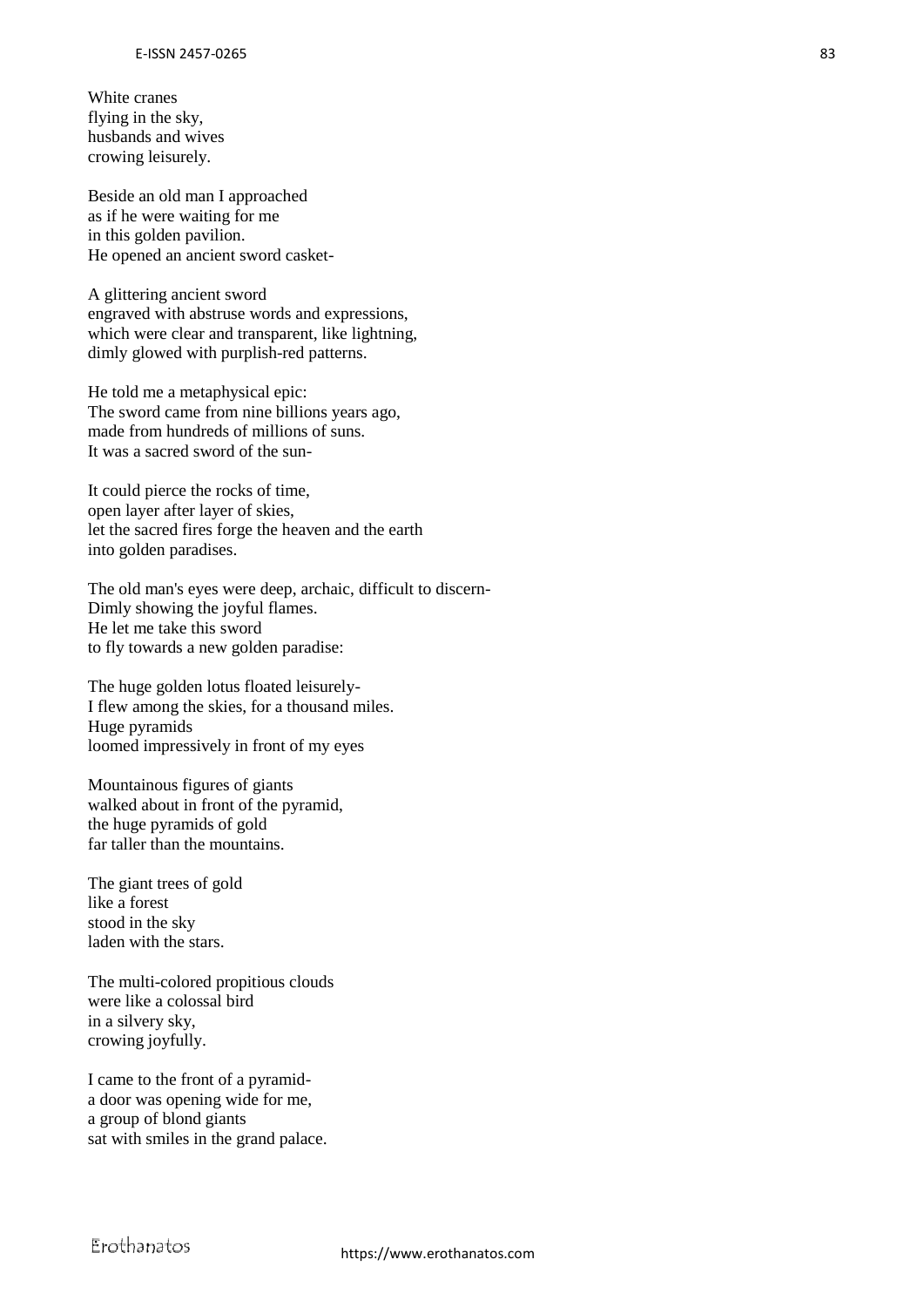An old and great holy man recited in monotone. The temple was painted with the magical symbols and giant portraits of Gods.

The palace was full of silvery white light blooming with magnificent flowers, a peal of wonderful mellifluous bells that made one suddenly forget all time.

I heard an immemorial verse that was written hundreds of millions of years past, relating countless eras of giants, the creation of the holy kingdoms of heaven.

Their wisdom was sacred and great knowing, omniscently, the past and the future of the universe. They flew freely among the skies landed on the millions of planets in the universe.

They altered time per one's pleasure, encompassed other powers, such asturning stone into gold, making gold bloom into flowers.

They were like the bulbous sun, which could erupt with sacred flames let all things blaze in *raging* flames.. Manifest imagination into reality..

They landed on planets establishing golden paradises and with their magical, cryptic wisdom built platinum cities.

I saw the splendid words spied from the volume of *gold* and the magical wonderful halos rotating like colorful lightning in the sky.

I came to another wonderful planet, saw a massive monumental edifice of platinum, the whole city, an intricate work of art emanating, softly, a brilliant white light.

A huge round square encased unearthly works. Giants of great stature came and went leisurely in the street.

They wore spartan, common clothing covering their bodies, all with smiles upon their faces, both men and women looked beautiful.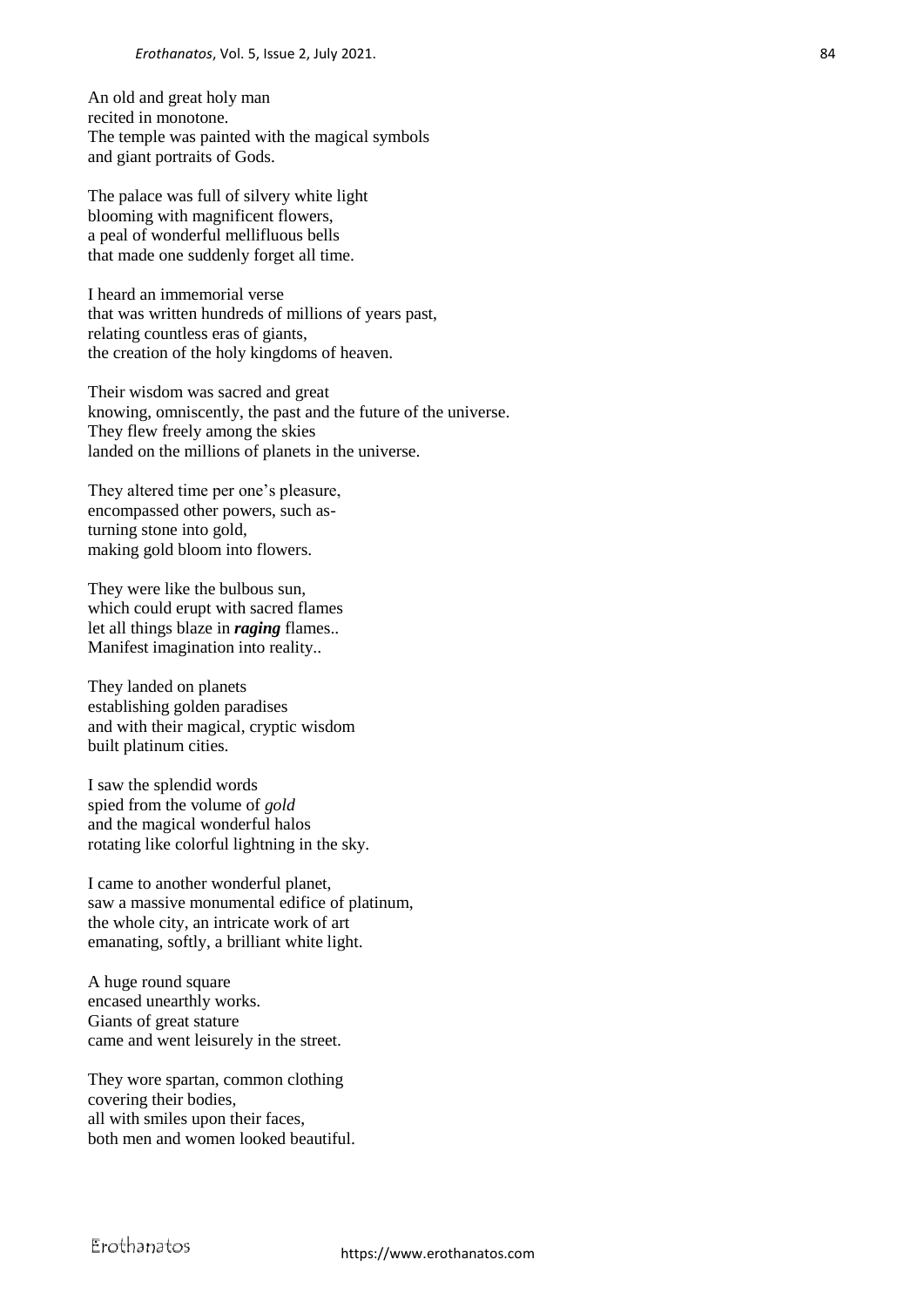They spoke a wonderful language intriguing and pleasant as welcome music. Some of them travelled by spaceship flying around silently in the sky.

I walked into a towering edifice of platinumsaw a magnificent hall, its platinum walls were inlaid with gems, among which was a row of unusual instruments.

Their eyes were like bright springs and they wore multi-colored clothes. Some were operating the instruments. Some were talking softly among themselves.

I saw a fascinating picture, a simulacrum that drew giant planets, arranged cities on those planets, with crystal gardens.

I opened a crystal doornoticed a group of men and women, who were happily, singing softly, with glittering books of *gold* in their hands.

Arrangements of flowers and glasses filled of golden wine sat on the huge round table. Golden walls were sparkling carved with all kinds of wonderful images.

I saw a demure girl, with sparkling golden halo above her head, adorned in a lengthy purple-gold dress peerless in its quality.

Pages- were marked with cryptic glyphs or lines of ancient magic words or symbols, each of their books were made of gold inexplicably constructed in golden crystal.

I understood their euphonious songs-*They were singing the sacred love They were singing great ancestors They were recounting the civilization of the universe*

Gardens filled their city, everywhere, surrounded with the sweet rivers. The whole earth was a piece of jade, the clay, a translucent layer of golden sands.

I saw enormous bright, white spheres suspended high above the city, emanating outwards a dazzling lightilluminating the skies and earth- bright as the crystal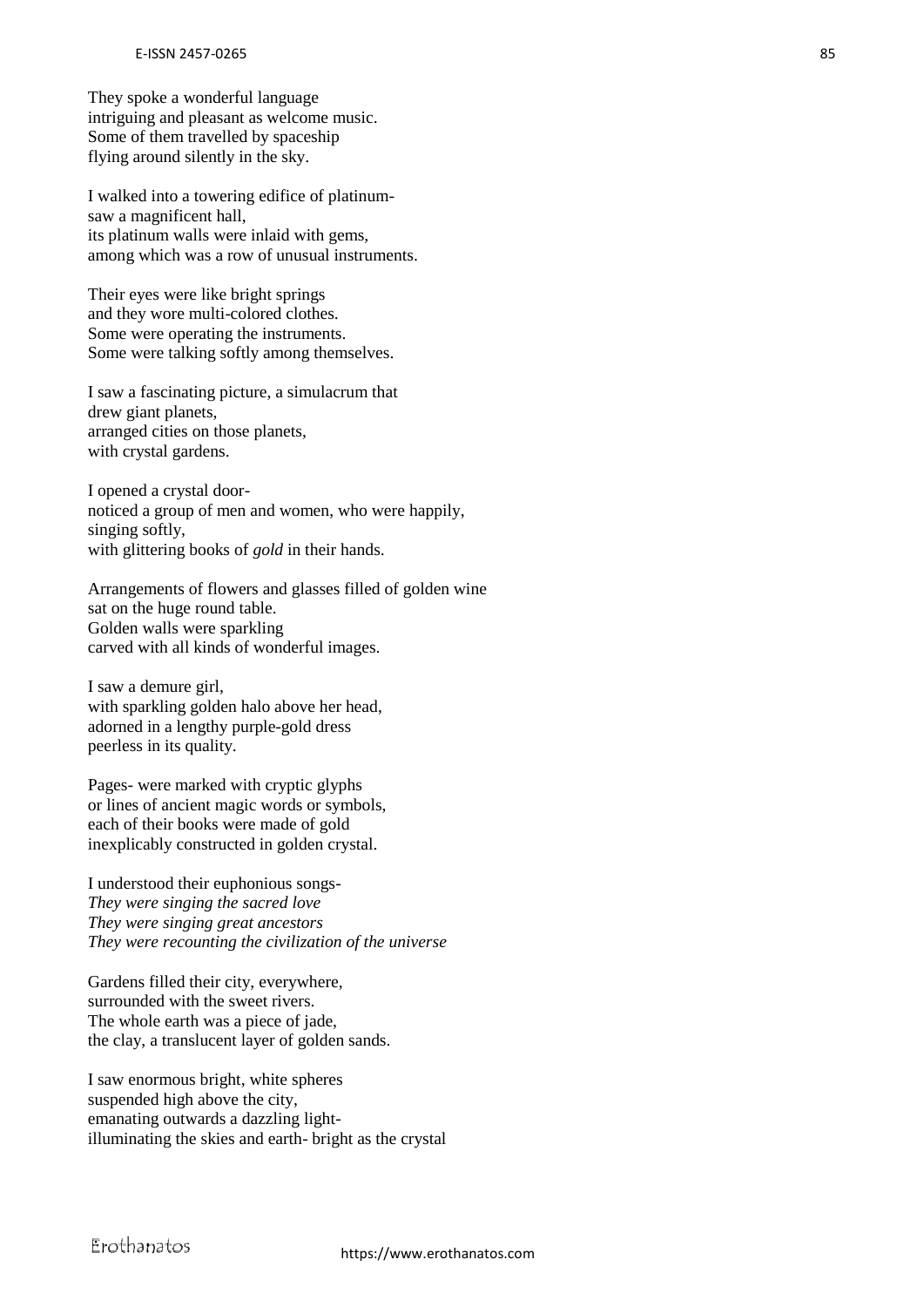The towering, great buildings stood in great numbers As if carved by a singular piece of platinum. Doves and colorful birds were flying among the heavens.

A mono-train was flying swiftly through the sky, the streets were illuminated in bright white, and any moving vehicle could not have been seen.

These people's bodies were unusually strong. Playing a wonderful gamethey piled up the pieces of great stones arranging into grotesque works.

Similar to giant eyes and ancient totems, there were strange birds covered with lightning feathers.

I saw a couple of tall loversaviators, riding in their spaceship. Their eyes were quiet and bright, colorful halo around their bodies.

This wonderful space was gyrating leisurely like a huge, resplendent crystal. I said goodbye to the unusual city, towards a space of golden light.

The cities flashed in the sky. I flew over the layers of the sky again and I saw a new-fangled world: the multi-colored city of crystal.

The high towers were exquisitely carved displaying multi-colored pearls, layers of its eave painted with dragon and phoenix, hung with singing golden bells.

The earth was a crystal garden, the palaces were limpid and crystal, huge mountains were like a transparent gems lined with the golden trees.

I saw the tall giantswho wore their purple clothes, with heads of round suns, bodies enshrined with halos.

They sat up in the main halls singing a mellifluous song. Some were roaming leisurely in the garden. Some were summoning the birds in the sky.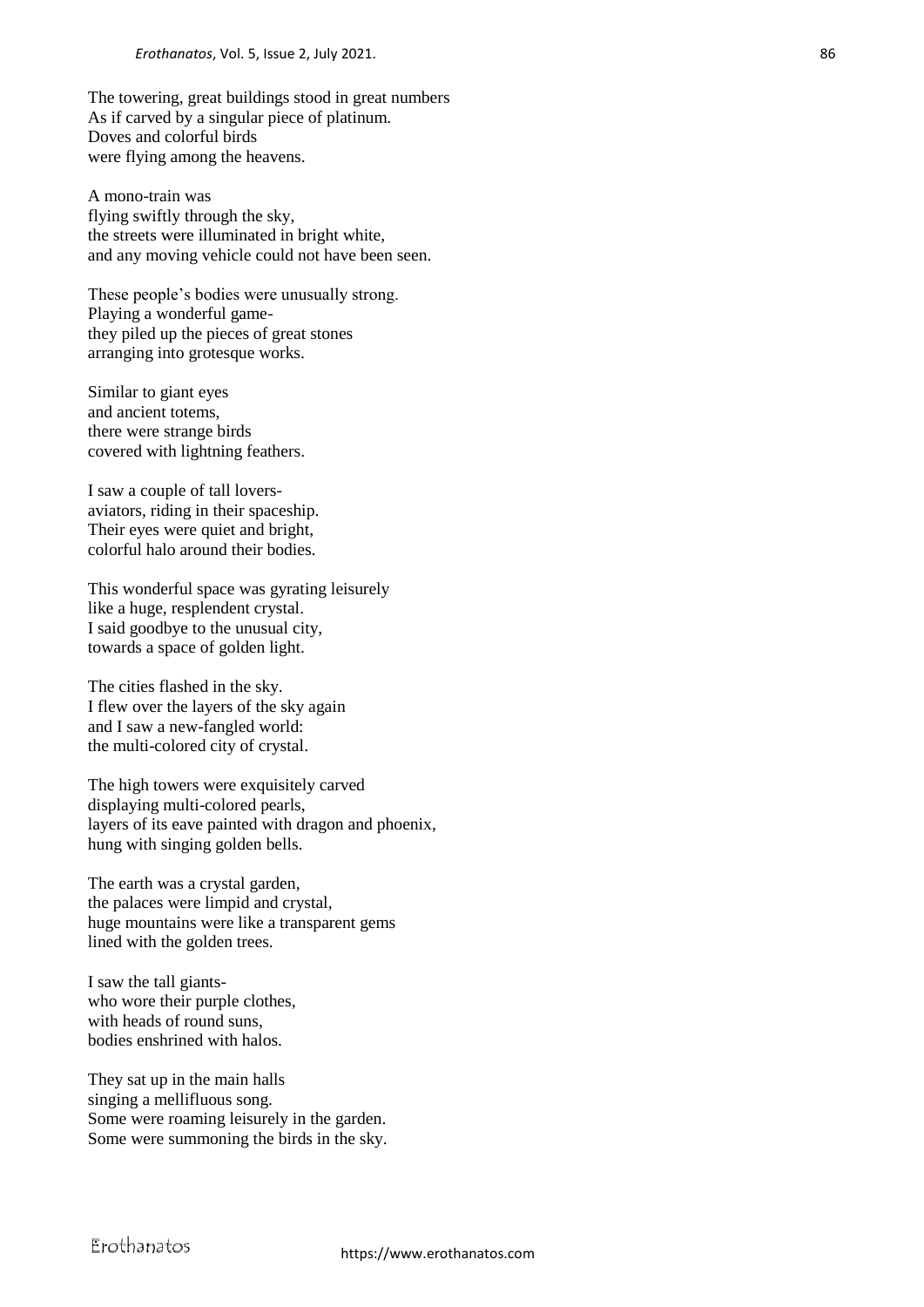The crystalline airy pavilions and pagodas were beset with jewels and agates, a huge jewel on the spire, shining golden lights.

I saw a holy giant sitting in the middle of a main hall the purple-gold flame, flashed around his body, which filled with the whole majestic main hall.

Full-bodied fragrance filled the hall like a cup of refreshing wine. Solemn expression was merciful and joyful, a huge book was in his hand.

The hall was full of men and women listening quietly to the psalms of the saints, the lotuses were floating in the sky where the smiling giants sat.

The golden light poured down from the sky bathing the whole of this crystal kingdom. The jewels above the giant towersthe golden suns.

The golden walls of a golden tower were carved with the lines of *golden* words I had glimpsedhovering around the dragons and phoenixes, as if they were intonating the inspiring poems.

The smiling giants in the sky-With wide halo flashing around their bodies, were each dignified and tranquil, floating in the golden translucent sky.

I flew over this crystal kingdom, saw a vast golden mountain in the distance sending out the brilliant lights in the sky where the propitious clouds were blossoming.

This was a *golden giant* sitting in the golden translucent sky his body composed of thousands of millions of constellations the golden sun rotating on his forehead.

He lit up the whole marvellous universethe kingdoms of heaven shone in the sky. Here there was no the sky nor earth, lights of pure gold emanated in every direction.

The smiling giants were sitting on the *gold*-engraved pavilions. The pavilions levitated in the translucent sky shining the layers of purple-gold light.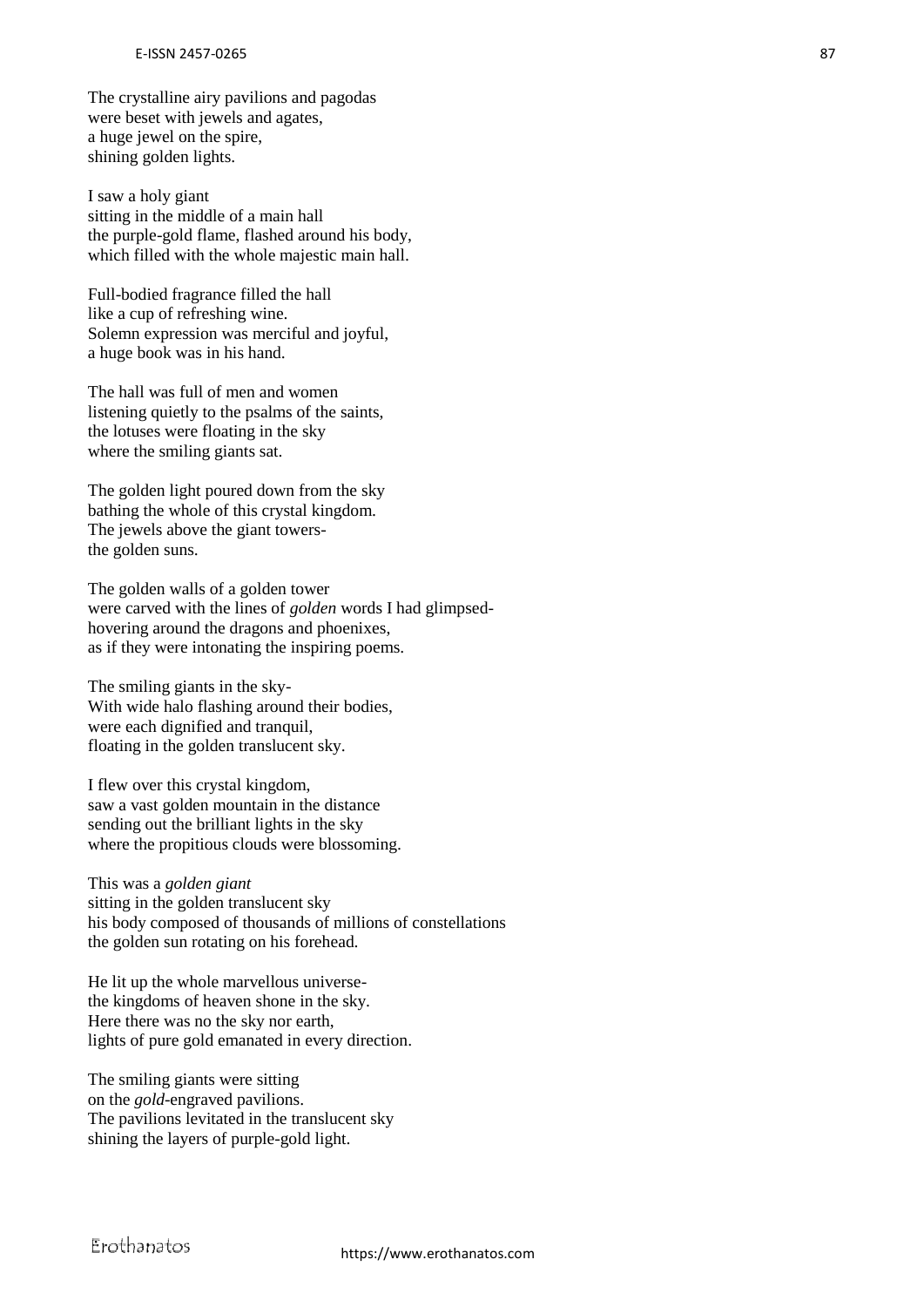A scene of multi-colored translucent mountains, propitious clouds floating in the heavens, large wonderful flowers blooming in the mountain peaks, trees of pure light.

A river flowed from the sky and with river bottom reflecting a layer of golden sand. There were strange and beautiful birds and beasts some like aerial phantoms.

This was a world of light. Everything was made of light. The divine light formed all things and the golden paradises.

The *golden giant*shines the kingdoms of heaven within his body. The cities of *gold*brilliant and fascinating in his bones.

I observed lines, words of incredible profundity arranged into a huge book in the sky. It seemed as if they were the bright stars constituting a wonderous drawing.

There was a golden pavilion in the sky guarded with behemoth dragons and phoenixes. An old man with a whisk waved to me and smiled in the pavilion,

I seem to be attracted by some sort of magicleisurely came to his side. He told me the golden giant was namely my great ancestor

This was an eternal palace-There's no concept of time here. Holy light- was exactly the God. What I witnessed was better than the heavens.

He pointed to the huge book in the sky told me that it was the mystery of the universe. The book contained magical wisdom, created the countless worlds of *gold*.

He pointed to a pagoda in the sky, told me that it was the temple of words. The light turned into the sacred words, and the words created the time of *gold.*

He held up a very large pearl in which flashed the pictures (and all images). He told me that it was the future timethe embodiment of all the wonderful worlds.